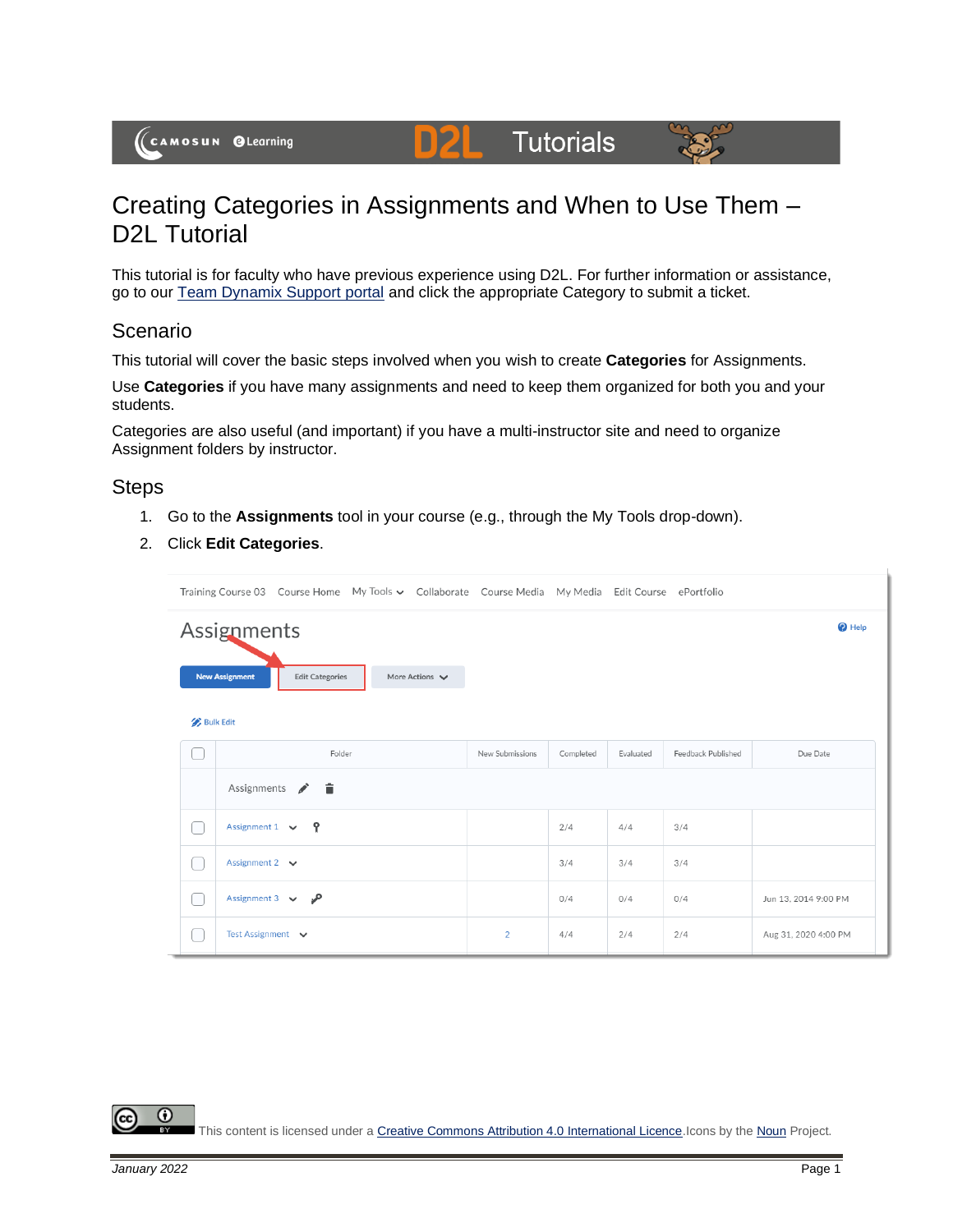#### 3. Click **Add Category.**

|                                               |                      |  |  |  | Training Course 03 Course Home My Tools v Collaborate Course Media My Media Edit Course ePortfolio |  |                                | $\cdots$      |
|-----------------------------------------------|----------------------|--|--|--|----------------------------------------------------------------------------------------------------|--|--------------------------------|---------------|
| <b>Edit Categories</b><br><b>Add Category</b> |                      |  |  |  |                                                                                                    |  |                                |               |
| 貪                                             |                      |  |  |  |                                                                                                    |  |                                |               |
|                                               | Name                 |  |  |  |                                                                                                    |  | Sort Order<br>$\blacktriangle$ | In.<br>Use?   |
|                                               | <b>Group Project</b> |  |  |  |                                                                                                    |  | $\mathbf{1}$                   |               |
|                                               | <b>Group Project</b> |  |  |  |                                                                                                    |  | $\overline{2}$                 |               |
|                                               | <b>Emails</b>        |  |  |  |                                                                                                    |  | 3                              |               |
|                                               | Assignments          |  |  |  |                                                                                                    |  | $\overline{4}$                 | $\mathscr{S}$ |
|                                               | In-Class             |  |  |  |                                                                                                    |  | 5                              | $\mathscr{Q}$ |
| Close                                         |                      |  |  |  |                                                                                                    |  |                                |               |

4. In the **Create Category** box, add a **Name** for your new category, and click **Create**. Since Categories are organizational tools, select a name that will be relevant for multiple assignments.



 $\odot$ (cc)  $\frac{1}{\sqrt{2}}$ This content is licensed under [a Creative Commons Attribution 4.0 International Licence.I](https://creativecommons.org/licenses/by/4.0/)cons by th[e Noun](https://creativecommons.org/website-icons/) Project.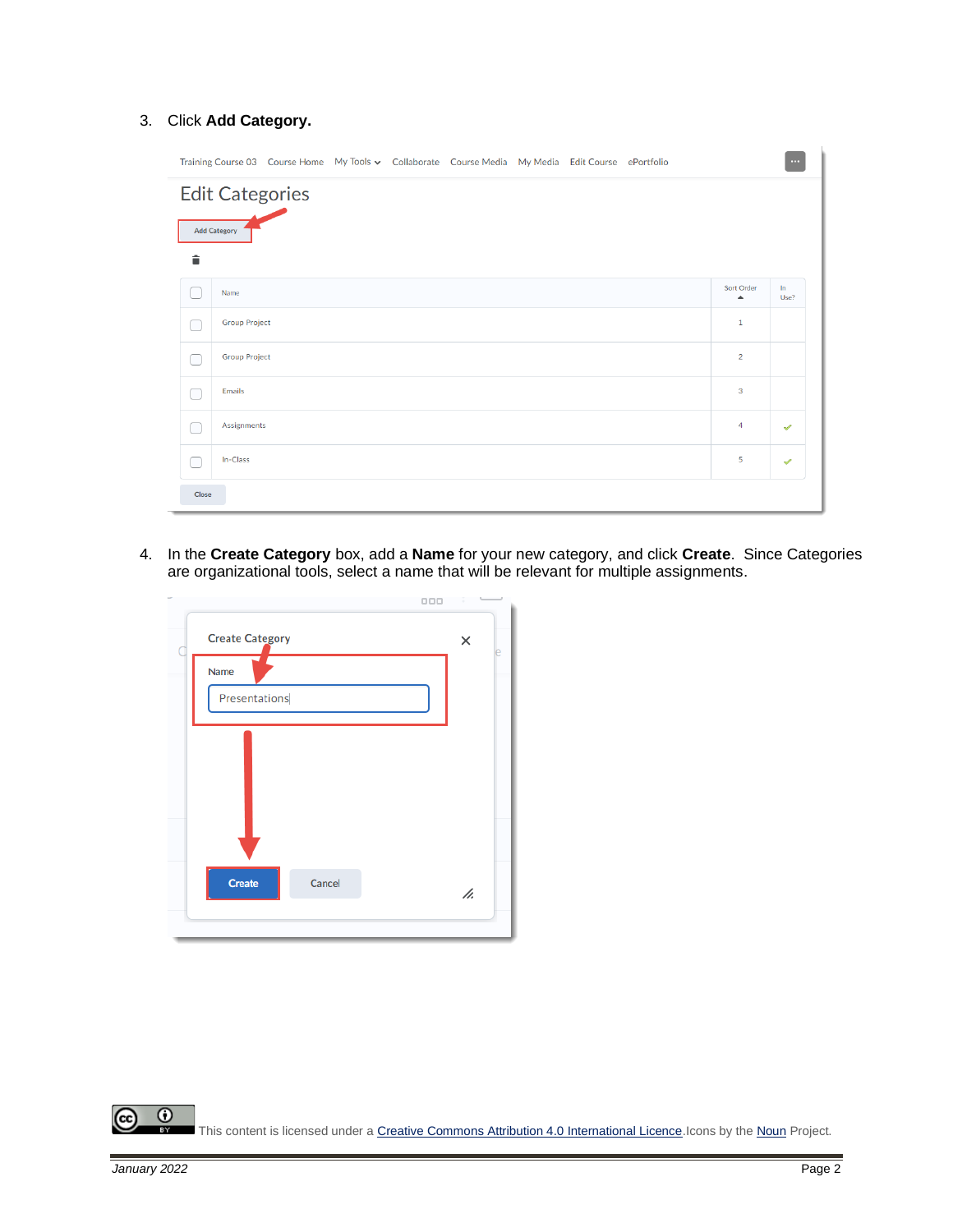5. You can delete categories by selecting a category, or multiple categories, and clicking the trash can icon at the top of the table. Then click **Yes** in the **Confirm Delete** box.





 $\odot$ (cc) This content is licensed under [a Creative Commons Attribution 4.0 International Licence.I](https://creativecommons.org/licenses/by/4.0/)cons by th[e Noun](https://creativecommons.org/website-icons/) Project. вY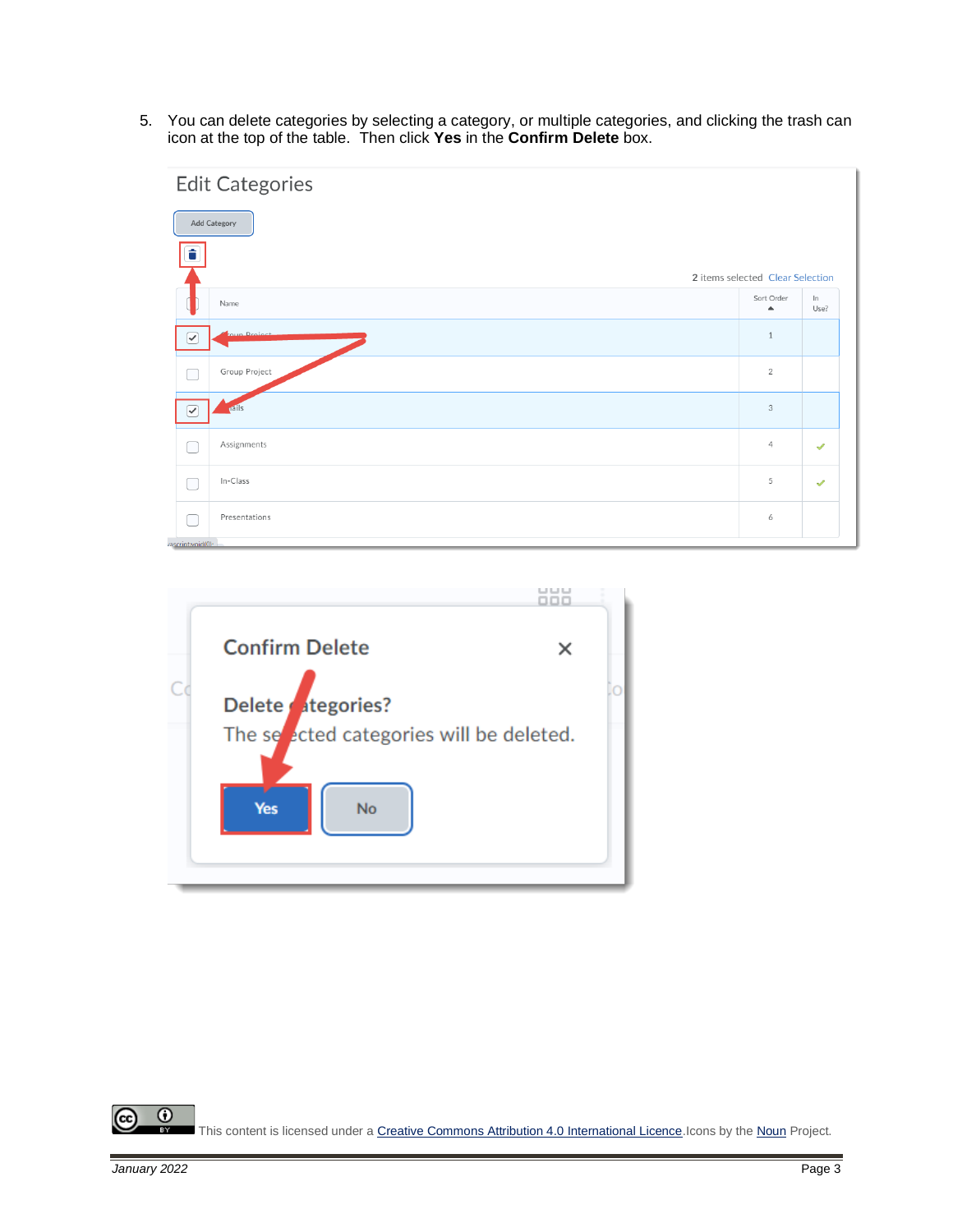6. You can change the order of categories by clicking in the **Sort Order** cell for a category and changing the number. In this example we are changing the Sort Order number for Assignments from 4 to 1. Note that the other numbers will NOT change, so you have to change them all to ensure the order of the categories is what you want.

|       | <b>Edit Categories</b> |                |                      |  |  |  |
|-------|------------------------|----------------|----------------------|--|--|--|
|       | <b>Add Category</b>    |                |                      |  |  |  |
| û     |                        |                |                      |  |  |  |
|       | Name                   | Sort Order A   | ln<br>Use?           |  |  |  |
|       | <b>Group Project</b>   | $\overline{2}$ |                      |  |  |  |
| ┌     | Assignments            |                | $\blacktriangledown$ |  |  |  |
| ┌     | In-Class               | 5              | $\checkmark$         |  |  |  |
| L     | Presentations          | 6              |                      |  |  |  |
| Close |                        |                |                      |  |  |  |

7. Click **Close** to return to the main Assignments area.



 $\odot$ (cc) This content is licensed under [a Creative Commons Attribution 4.0 International Licence.I](https://creativecommons.org/licenses/by/4.0/)cons by th[e Noun](https://creativecommons.org/website-icons/) Project. **BY**